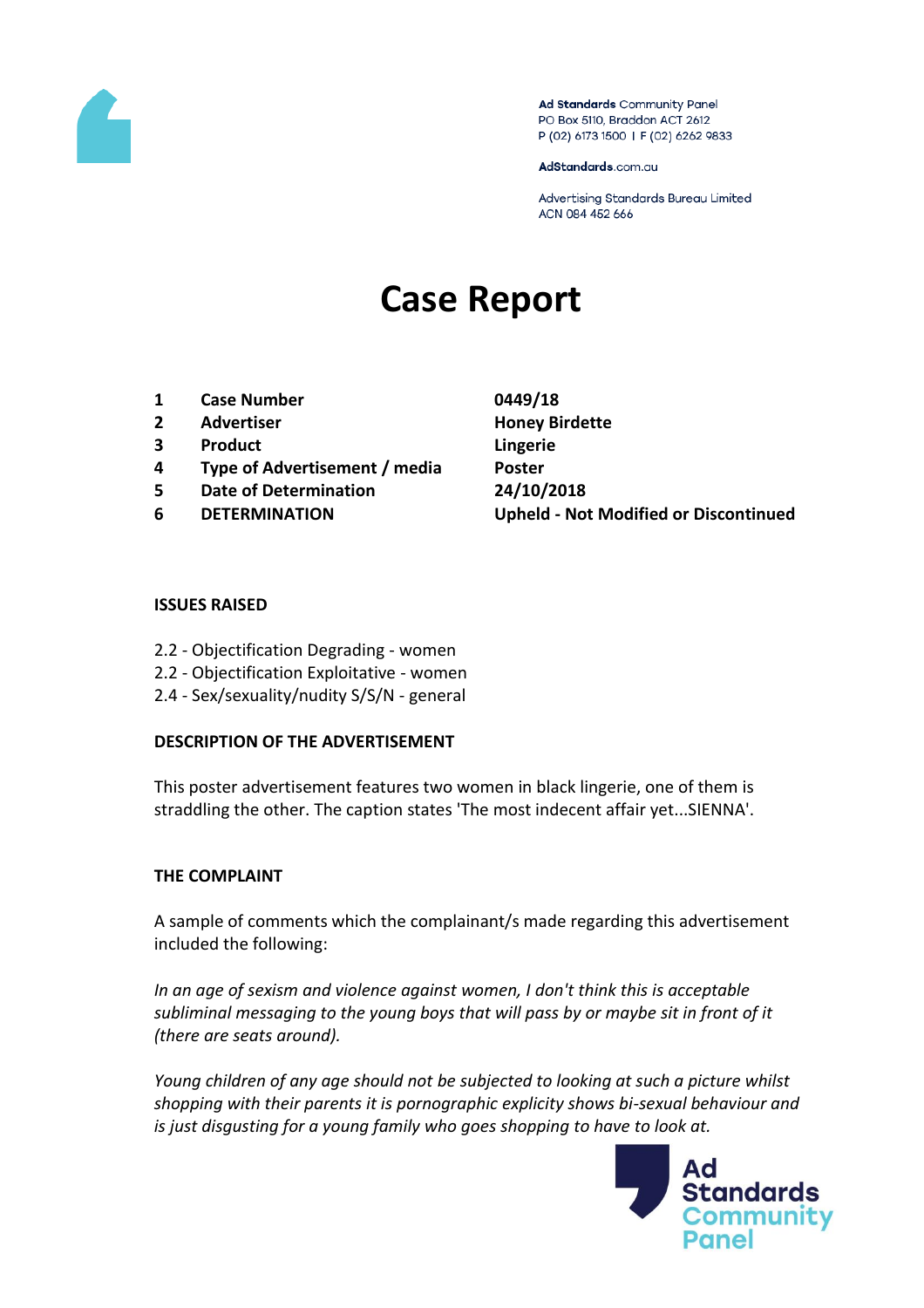

*The product is not offensive however the suggestive sexual poisitions of the models depicted is more inline with the porn industry and not general*

*Inappropriateness of sexually explicit images in a public shopping centre frequented by children. Children and the general public should not be subjected to these kind of porn images whilst out at a shopping centre which has children's facilities, children's rides, children's clothing stores etc! This is not the place for these kind of advertisements. To make matters worse they are full floor to ceiling window displays which makes it very difficult not to notice.*

# **THE ADVERTISER'S RESPONSE**

Comments which the advertiser made in response to the complainant/s regarding this advertisement include the following:

*Ad Standards are fully aware that we are a target. The most recent Collective Shout Campaign is evidence of this:* 

*https://www.collectiveshout.org/collective\_shout\_responds How is it that men's nipples do not warrant complaint, however a highly faded female nipple that is covered by a lace bra can now lead to sexual assault. How offensive?! No child is looking at an image of a woman in lingerie and saying 'I'm offended'. It's a frightening development for the modern woman and Ad Standards decision is one we do not agree with. We are here to empower women and we are going to continue to do so.*

### **THE DETERMINATION**

The Ad Standards Community Panel (the "Panel") considered whether this advertisement breaches Section 2 of the AANA Code of Ethics (the "Code").

The Panel noted the complainants' concerns that the advertisement featured a sexualised image of two women that was inappropriate for a broad audience which would include children.

The Panel viewed the advertisement and noted the advertiser's response.

The Panel considered whether the advertisement was in breach of Section 2.2 of the Code. Section 2.2 of the Code states: "Advertising or marketing communications should not employ sexual appeal in a manner which is exploitative or degrading of any individual or group of people."

The Panel noted the AANA Practice Note which provides guidance on the meaning of the terms exploitative and degrading: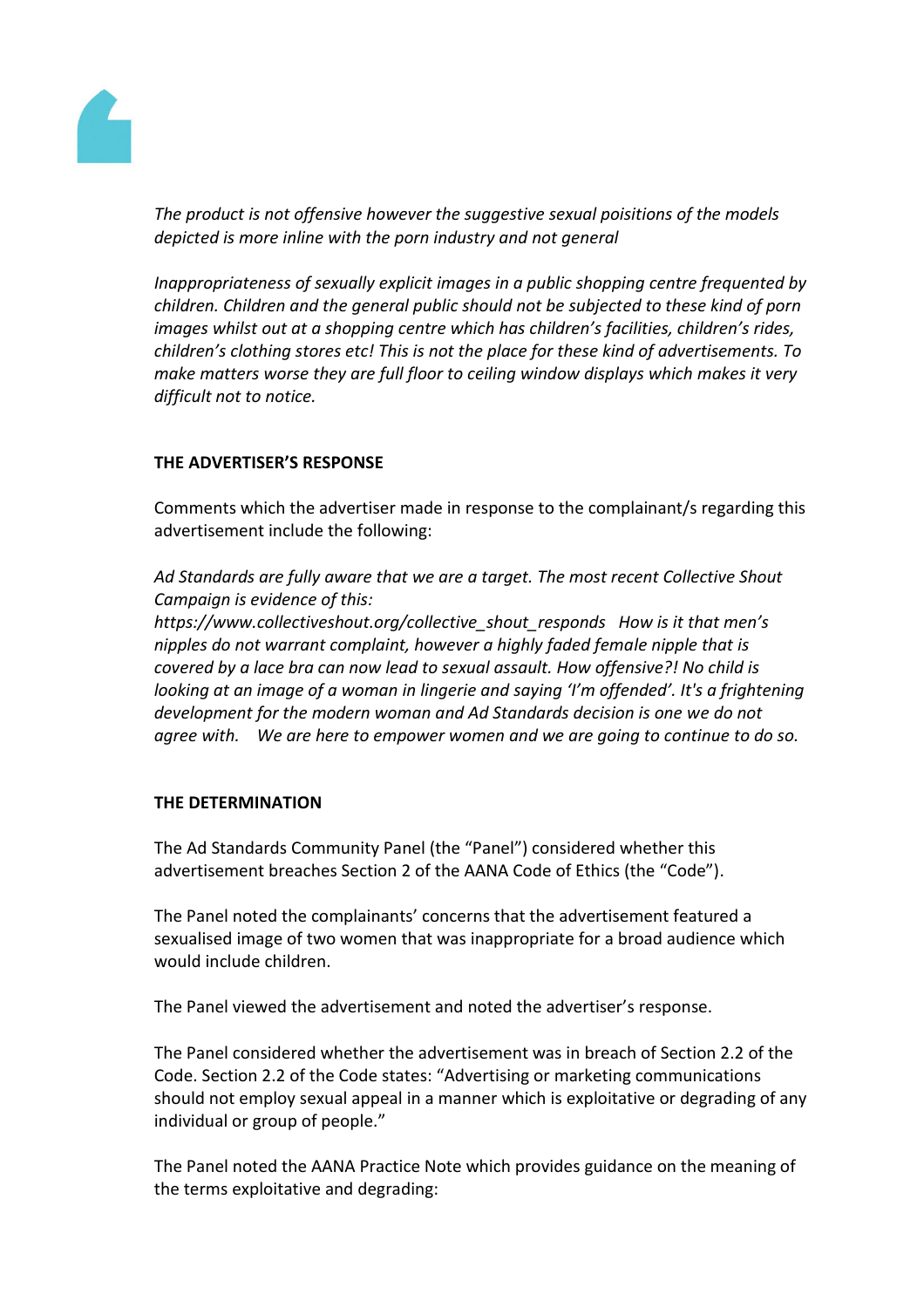

Exploitative - (a) taking advantage of the sexual appeal of a person, or group of people, by depicting them as objects or commodities; or (b) focussing on their body parts where this bears no direct relevance to the product or service being advertised. Degrading – lowering in character or quality a person or group of people.

The Panel noted the complainants' concern that the advertisement objectifies women.

The Panel first considered whether the advertisement used sexual appeal.

The Panel noted the poster advertisement featured two women in sheer black lingerie with the caption 'the most indecent affair yet - SIENNA'. A blonde model is reclined in a chair with a brunette model sitting in close proximity. The Panel considered that the style of the lingerie in combination with the woman's pose did constitute sexual appeal.

The Panel then considered whether the advertisement used sexual appeal in a manner that was exploitative of an individual or group of people.

The Panel considered that the advertisement did not focus on particular body parts, but that the overall scantily clad depiction was directly relevant to the style of lingerie being sold.

The Panel considered that the advertisement did not suggest either woman either was an object, or was available for sale, rather the advertisement featured the women wearing the underwear that was for sale.

The Panel considered that the advertisement did not use sexual appeal in a manner that was exploitative of an individual or group of people.

The Panel then considered whether the advertisement used sexual appeal in a degrading manner.

The Panel considered that the advertisement depicted the women as confident and comfortable, and considered that the advertisement did not depict the women in a way which lowered them in character or quality.

The Panel considered that the advertisement did not use sexual appeal in a degrading manner.

On that basis, the Panel determined that the advertisement did not employ sexual appeal in a manner which is exploitative or degrading of any individual or group of people, and did not breach Section 2.2 of the Code.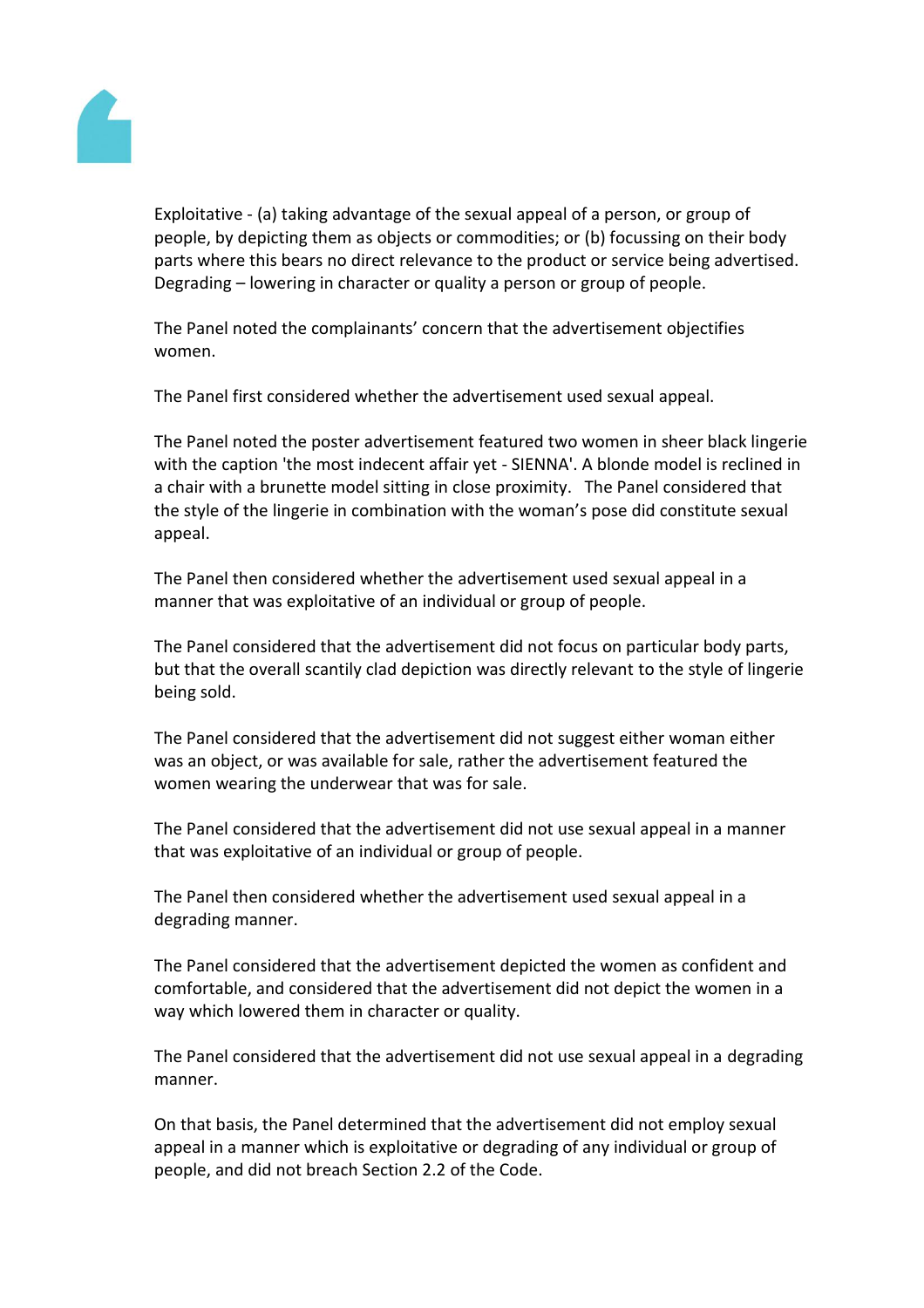

The Panel considered whether the advertisement was in breach of Section 2.4 of the Code. Section 2.4 of the Code states: "Advertising or Marketing Communications shall treat sex, sexuality and nudity with sensitivity to the relevant audience".

The Panel noted that this poster advertisement was in the window of a store and was visible to people walking past the store, and considered that the relevant audience for this poster would be broad and would include children.

The Panel considered the complainants' concerns that the advertisement is pornographic and too explicit for a shopping centre.

The Panel noted the underwear on the models is sheer considered that the tagline of the advertisement "the most indecent affair yet" is indicative of a sexual relationship. The Panel noted that the blonde model is shown with her head tipped back and her thumb is placed inside the suspender strap of the brunette model, and considered that the breasts of the two women are connecting.

The Panel considered that the pose of the women is highly sexualised and suggestive of an intimate or sexual relationship, and considered that such a pose would not be considered to treat sex with sensitivity by most members of the community.

The Panel considered that the component of the image was highly sexualised and as such the image included on a poster that is visible to members of the community in a shopping centre was not appropriate for the relevant broad audience which would likely include children.

The Panel determined the advertisement did not treat sex, sexuality and nudity with sensitivity to the relevant audience and did breach Section 2.4 of the Code.

Finding that the advertisement breached Section 2.4 of the Code, the Panel upheld the complaints.

# **THE ADVERTISER'S RESPONSE TO DETERMINATION**

The advertiser has not provided a response to the Panel's determination. Ad Standards will continue to work with the advertiser and other industry bodies regarding this issue of non-compliance.